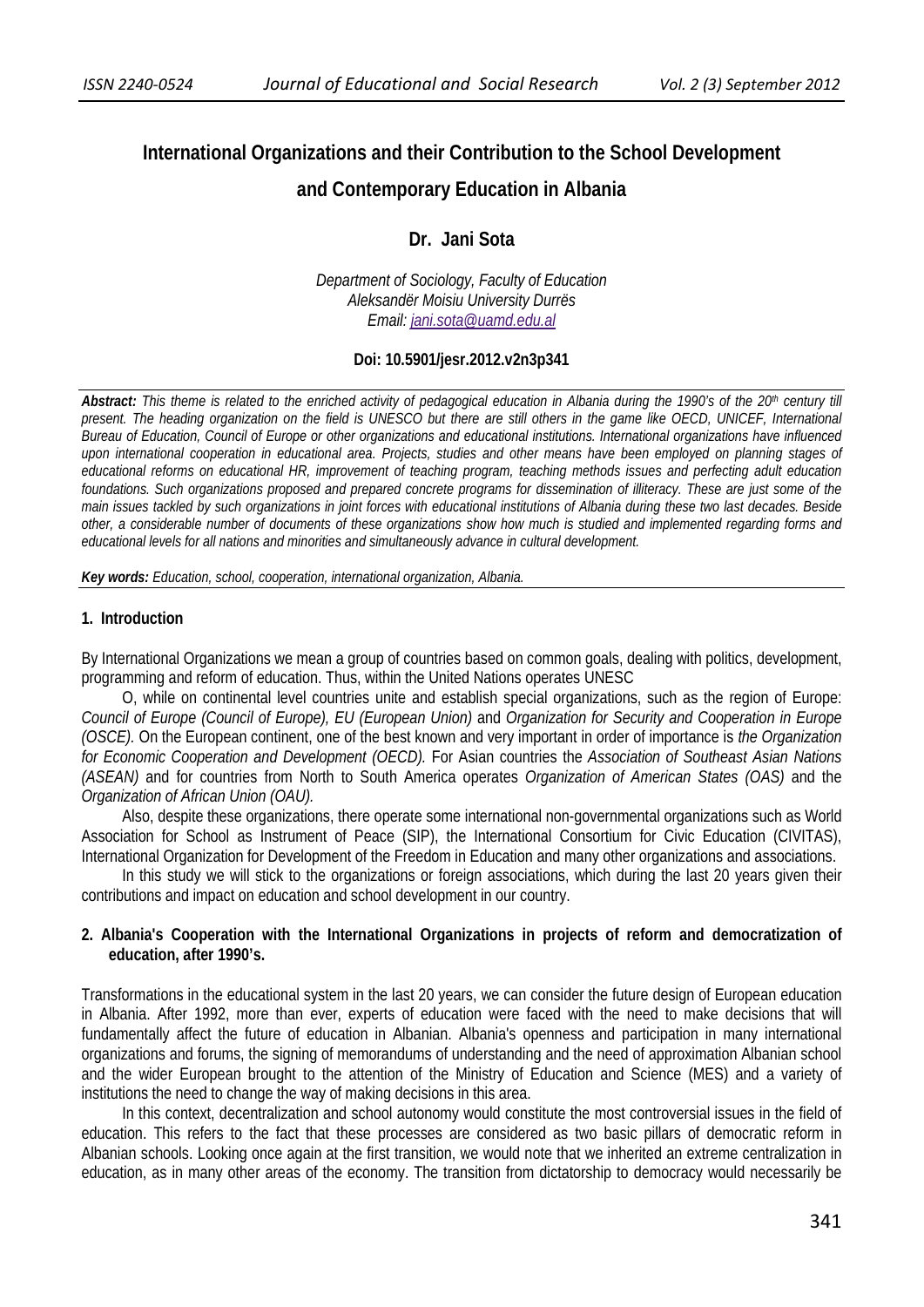accompanied not only by modification of the power ash, mentalities and attitudes, but also a fruitful cooperation with international organizations.

A special value in the history of education in Albania had the *project "Excellence and Equity in Education" (CBA),* financially supported by the state budget (30 million USD) and World Bank loans, the European Investment Bank and the Bank of European Council for Development (45 million USD) a 75 million USD in total) With the help of World Bank experts it was possible that this process could achieve the final objective, "Policy development and decision making at all levels based on search-based and data-oriented approach" (Taks Force Tirana 2002). The "Excellence and Equity in Education" was envisioned to be implemented in the period 2006 - 2010, the Albanian Government adopted the Council of Ministers Decision (CMD) 234 on April 26<sup>th</sup>, 2006 compiled with the technical assistance and financial support of the World Bank, which marks a major objective related to reform of the education system in our country (Memushi 2004)

In Albania, the coordination of other International Organizations in the past five years, has been on decentralization and increased autonomy of schools supported by other strategic documents, which are: *The "Millennium Development Goals"* of the United Nations (UN), which aimed "the achievements of objectives for Development Goals adopted at the international level", and "towards the implementation of the *program" Education for All " (EFA / FTI)* ; *"National Strategy for Development and Integration 2007 - 2013",* which crystallizes the medium and long term vision of national development based on an open and transparent process and aimed at returning our country to a country with high living standards, integrated into European and Euro-Atlantic integration, democratic freedoms and guarantees fundamental human rights and *"Stabilization and Association Pact"* and *"National Plan for Implementation of the Stabilization and Association Pact",* which aimed to integrate Albania into EU are other important documents for international cooperation.

All round changes and especially social and economic situation in the Albanian society had made school curricula implemented by the year 1991 to be old and worn out. In particular, given the legacy of Soviet-type school, the curriculum lines were overloaded with a broad academic sense, which hindered the formation of technical and practical skills of students oriented to everyday life. In essence, the development of this curriculum framework would be guided by the idea "society changes, schools need to change" to review and improve the school curriculum, to prepare them better for future citizens, to understand and solve increasingly complex problems that they have to face in their lives.

Discussions initiated by education specialists at *the National Conference* on *"Pre-university Education Strategy",* developed in January 2004 and later attempts to draft *Curriculum Framework* that would serve as a basis for analyzing the state of secondary education. This was carried out working closely with 144 teachers and lecturers from the best in the respective areas. Also, during a month in 2007 at the Institute of Curriculum and Training (ICT) subject groups exchanged ideas and experiences with foreign specialists in the area of curriculum development. Specialists contracted were representatives of a British Company *"European International Partners".* Training was also conducted at the *National Council of Curriculum and Assessment (NCCA)* in Ireland and *"Trinity College" University*. What played a positive role in this process were the establishment of 17 local networks with representatives from 37 RED (Regional Education Department) / EO (Education Offices), which enabled the preparation of 680 local trainers on various issues of curriculum, who carried out further training to all educational staff of high schools in the respective regions, under the monitoring of ICT specialists. Given the short time of implementation of the high school curriculum and results still not fully revealed, we believe that comprehensive reform of school curricula will remain part of an ongoing process. It should be noted that school curricula approved by the Ministry of Education and Science (MES) finds itself "in ratio of 81% basic curricula and 19% elective curricula". This has provided "that only about 20% of it is to be managed autonomously, remaining again in the monopoly of (MES)".

Regarding the evaluation of education, there exist many forms which, though different from each other, have a common characteristic, that of collecting information. They may be quantitative or qualitative, reserved for administrative use or to distribute to the public. In any case, information is more helpful to judge and types of methods of analysis and presentation affect decision. In OECD member countries the use of indicators for assessment is widespread through national control mechanisms or regional opinion polls, surveys by inspectors and the usual collection of statistics, etc.

One of the documents relating to school and institutional activity towards scientific research activity and education is the "Normative Provisions for Public Schools" which entered into force in the academic year 1996 -1997, based on Law no. 7952, dated 21.06.1995. In the 25<sup>th</sup> article special attention is given to assessment of student knowledge and behavior, quote: "Assessing the level of knowledge, skills and practical skills to students is an important and fundamental issue of the whole teaching and educational work in school. Assessment is made by note or phrase. Such assessment is made by the teacher ".

On institutional framework regarding evaluation, after 1992, there were some positive developments with the support of international organizations in the field of education. Thus, initially it was established the Design Centre Examinations and Assessment (QHVP), at ISP in 1994, with a personnel up to two or three specialists. This was a project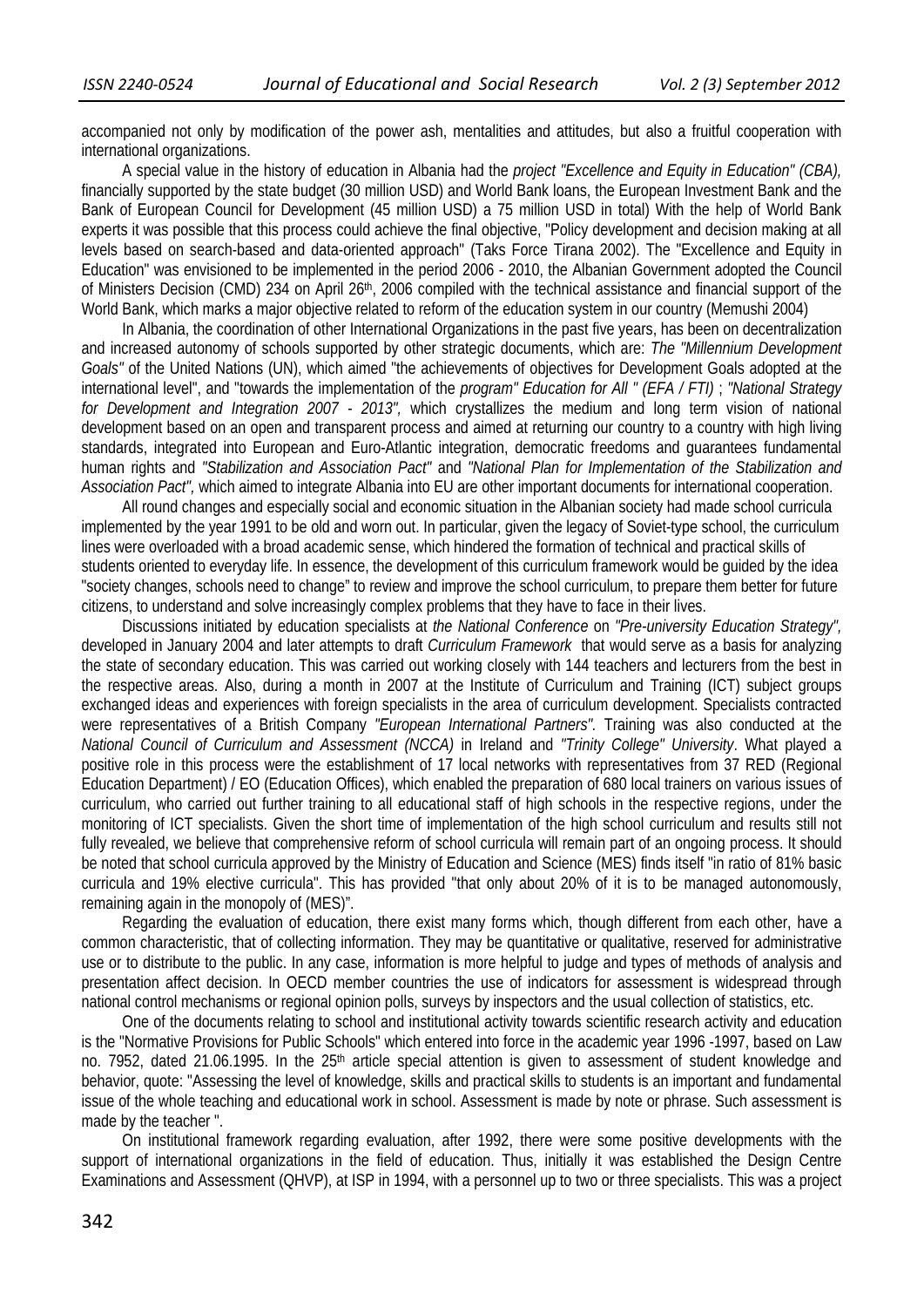funded by World Bank on equipment and training of its expert staff. Key staff of the Centre was trained abroad, in ETS (USA), CITO (the Netherlands), UCLES (United Kingdom) and the National Service for Evaluation and Examination (NAES) in Romania. There were also some workshop and training seminars within the country which enabled the Centre staff, specialists and teachers to be trained on issues of evaluation, thus building capacity for the future.

At the end of first decade, supported by the European education policy, MES had the task of establishing a National Education Evaluation. The creation of this center is estimated at the National Education Strategy 2004-2015, as one of the two important institutional reforms of the second decade of Albanian education transformations. Its establishment will mark the beginning of the institutionalization of evaluative institutions.

Albania's participation in "PISA 2000" study was another international assessment of the project OECD, aimed at generating international indicators on knowledge and skills that students possess at 15 years of age, highlighting the extent to which students who complete the cycle of compulsory education have acquired some knowledge and skills that are mportant for an active participation in society. In Albania, this project was implemented in partnership with "Soros" Foundation with MES. 1012 students participated in the pilot phase of the 30 selected schools and nearly 5300 students participated in the main phase of the 174 high and 8-year schools gathering information according to geographical distribution, rural and urban areas and type of school and curriculum. Testing PISA, or Program for International Assessment of Students, done once in three years, by mutual agreement of the Ministry of Education and Science with the OECD, signed by former Minister of Education, Et'hem Ruka, in August 2000. Testing of the year 2000 marked the first time in the history of Albanian education that Albania was participating in an international study in the field of educational assessment. After the agreement with our state, testing was financed by local education offices, "Soros" Foundation and UNESCO. Despite the results achieved, what it can be said is that the project served as a positive experience for our country, because it introduced the concept of standardized assessment.

*Training teachers on the job.* In Albania, the structures of teacher training on the job have been and remain subject to ongoing multilateral dilemmas and conflicts. Generally these structures are set up with difficulty and are easily suppressed. So remember that the system of teacher training on the job rose in the early 1950's, when Pedagogical Cabinets were founded according to districts and the "House Master" in Tirana. In 1988, the IPS (Institute of Pedagogical Studies) structures established the Teacher Training Department and Directors, who covered the training of teachers on the job until the establishment of the Center for Training and Qualification in Education (QTKA).

Officially, QTKA began to function as a separate institution, on 01.02.2005. The idea of creating a center for teacher training has been early thought. Since December 1993, the Ministry of Education approved the establishment of this center, but the draft failed to go to the Council of Ministers and be approved for causes that have remained unexplained.

Since 1992 under the proposals made in the *project "RIEDEA"* was launched the idea of establishing the system of national coaches, who must be selected and sent abroad for training, a proposal that was not implemented. A new experience would born Albania in 1995, through the *Project-pilot "Teacher Training in Distance"* ("KUALIDA"). This project was originally named "TV for teachers". The object was the training of school teachers of 8 - year system (grades 5-8) in four districts of Albania, Elbasan, Shkodra, Gjirokastra and Tepelena. In implementing this project, it was decided to fit a distance training program with the expertise of the Open University in Britain, but to develop it entirely in Albania. The project involved 815 teachers who were divided into groups of 25 subjects in each group under the direction of formators of the subject taught.

The *"KUALIDA"* underwent an external evaluation in its first phase, which was conducted by two independent groups of foreign experts. It was quite positive, so this project was extended to the case of "Citizens Education." Also, the activities of *"KUALIDA",* associated with real examples of the class television program that provided successful models for teacher's to acquire new practice methods.

Teachers training on the job suffered many changes in the decade 1990-2000. The Ministry of Education launched a new program to train teachers on the job in 1998. This program was supported by *Program "Albanian Education Development" (AEDP),* funded by *"Soros" Foundation* assessing the effectiveness of this new program approaches related to teaching quality issues, training needs and content training.

<u> 1989 - Johann Barnett, fransk politiker (d. 1989)</u>

Formator. Person that used to be a teacher based in DN, had half of teaching hours and qualified teachers in different districts of Albania.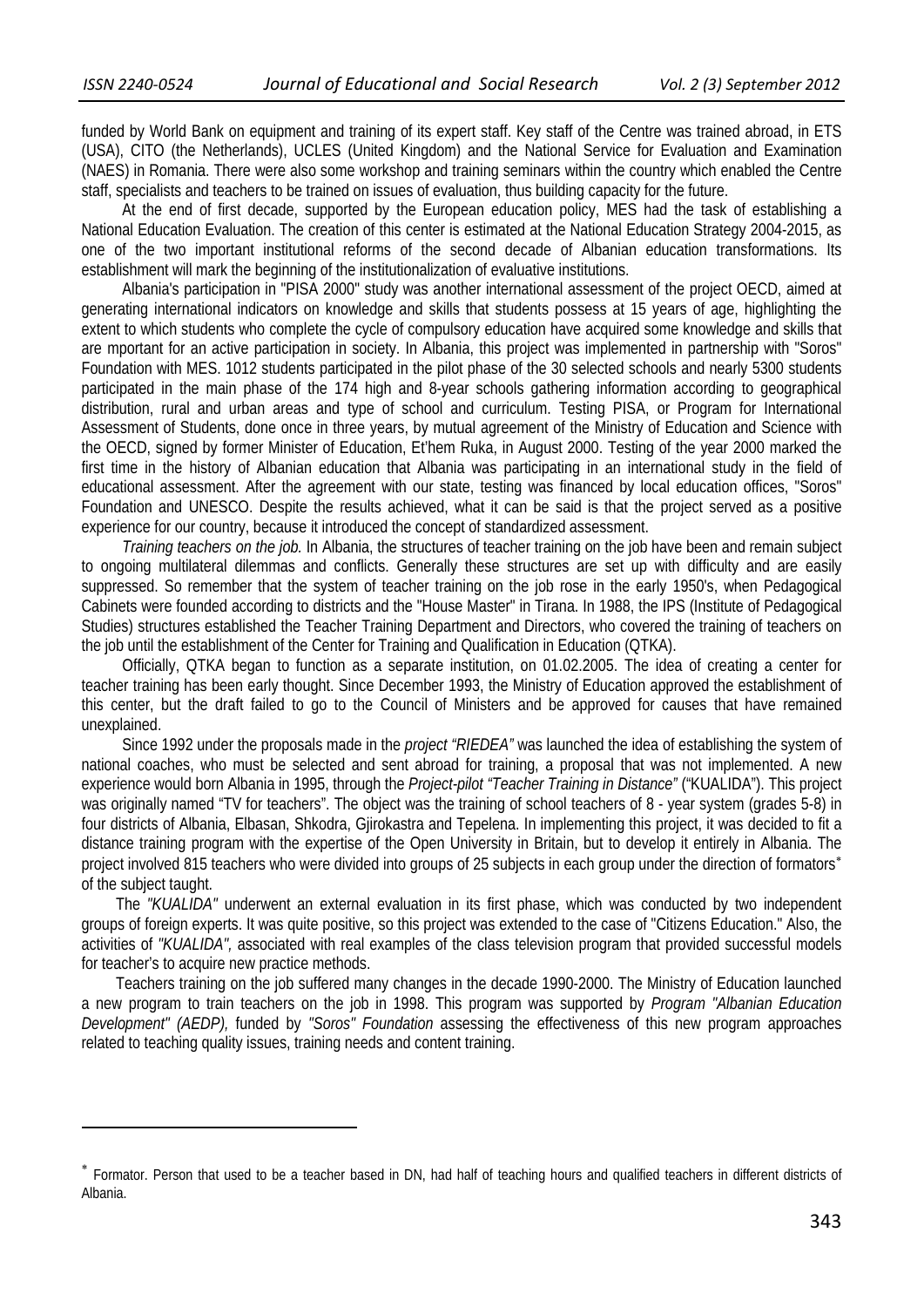#### **3. Role of International Organizations for the training of children with special educational needs, social problems and those at risk**

Legally, the Albanian legislation guarantees the right to education for children and youth with disabilities, the Constitution of the Republic of Albania, Law no. 7952 dated. 06/21/1995 (amended) "For Pre-University Education System", "Normative Disposition for the education of children in need (For public schools) ", Law no. 8872 dated 29.03.2002 (as amended)" On the education and training in the Republic of Albania", as well as political and strategic documents that act in this area. But according to the thematic report on "National Education Policy" in July 2002, no children with special educational needs seem to be integrated into mainstream public schools. Those who follow any kind of educations are in special schools. These schools are specialized for caring for those blind or visually impaired, deaf or those with hearing impairments and children with mental disabilities. Under the "Annual Report 1998" of the Ministry of Labor and Social Affairs, in 1999 seven centers operated for children in mental and physical development. They serve to children aged 6- 14 years but some may remain in the center until the age of 18.

The first project entitled "Helping the Mentally Disabled" was another project that was implemented by Education Directory of the District of Tirana, during the 1994-1995 school year. Partner and major supporter of this project, was the *British organization "Feed the Children",* which aimed at integration of several children with disabilities in some schools and kindergartens of the capital. The project was expanded to Librazhd district, where eight children with mental disabilities were integrated into a mainstream school. Following this initiative, funded by *UNICEF,* starting in 2000, 33 schools in the country were engaged in a number of initiatives for integrating children with disabilities in mainstream schools.

Another category of children who have shown a significant needs for education are children with social problems. For this category, in Albania there has been created over the years a number of residential institutions, which up to July 2002, were approximately 595. In fact, for the education of this category there have been contributions of foreign NGOs by establishing some smaller institutions for these children. The concept of "children with problems" has recently changed. Previously it meant orphans or children born outside marriages and socio-economic problems that have emerged in Albania after 1990s - this category includes poor children with two living parents.

International organizations observers repeatedly report to the Albanian government, after 1990s that a number of children and youth of school age live in the streets of cities without parental care and control. After the 1997 crisis, in Albania, where hundreds of thousands of weapons were looted from warehouses, such children were at risk to engage in serious criminal activities, including armed robberies, drug trafficking and prostitution. Especially in the south and near borders with neighboring countries, boys who had left school considered smuggling as an easy way to make money and drug use is on the increase. Parents often expressed their fear for safety of their children not just on the street but even in schools.

Besides *AEDP ( "Soros" Foundation)* and *UNICEF,* according to the Ministry of Labor and Social Affairs in 1998, a number of international donors operate in institutions for children with social problems. Among them are the *Danish Red Barnet (Save the Children)* and *Mission "Mother Teresa"* and bilateral projects in cooperation with *Swiss funding, Austrian,* and *British. National NGOs* are concentrated not only in Tirana but have lifted their distribution in major cities. Their main purpose is to help to create better opportunities for children, especially in more vulnerable sectors of society, like children with disabilities, homeless children, Roma children, and other minorities. These organizations also work for children's rights. Other organizations and individuals are organized in the Children Alliance Forum, which is an open forum for all children of Albania.

#### **4. Financing of Education in Post-communist era**

Forced by the pressing needs and lack of financial resources to create conditions that will ensure the continuity of the education process, the Albanian Ministry of Education and Sports will direct to aiding donors. Thus, in 1994, it would begin the implementation of the *project "Schools Rehabilitation and Reform"* financed by *IDA credit*. Within 4 years, it was planned to build 38 schools with 200 classes or 10% of needs in the country, as well as rehabiliting 237 schools with 1630 classes as planned by the loan of 960 million lek. In the same year, it would start its activity in Albania the philanthropist George Soros through his foundation. With this foundation funds were available, reconstruction and equipment with necessary teaching tools of 51 schools and 7 kindergartens were possible.

With the Albania's commitment to Council of Europe, the latter would interfere in the field of education through *PROGRAM "PHARE with a Grand"* of 10.3 million ECU. PHARE program project, *"Emergency Rehabilitation of Schools"* marked until 1996 the building 13 new schools with 140 classrooms and renovation of 12 schools, 173 classes.